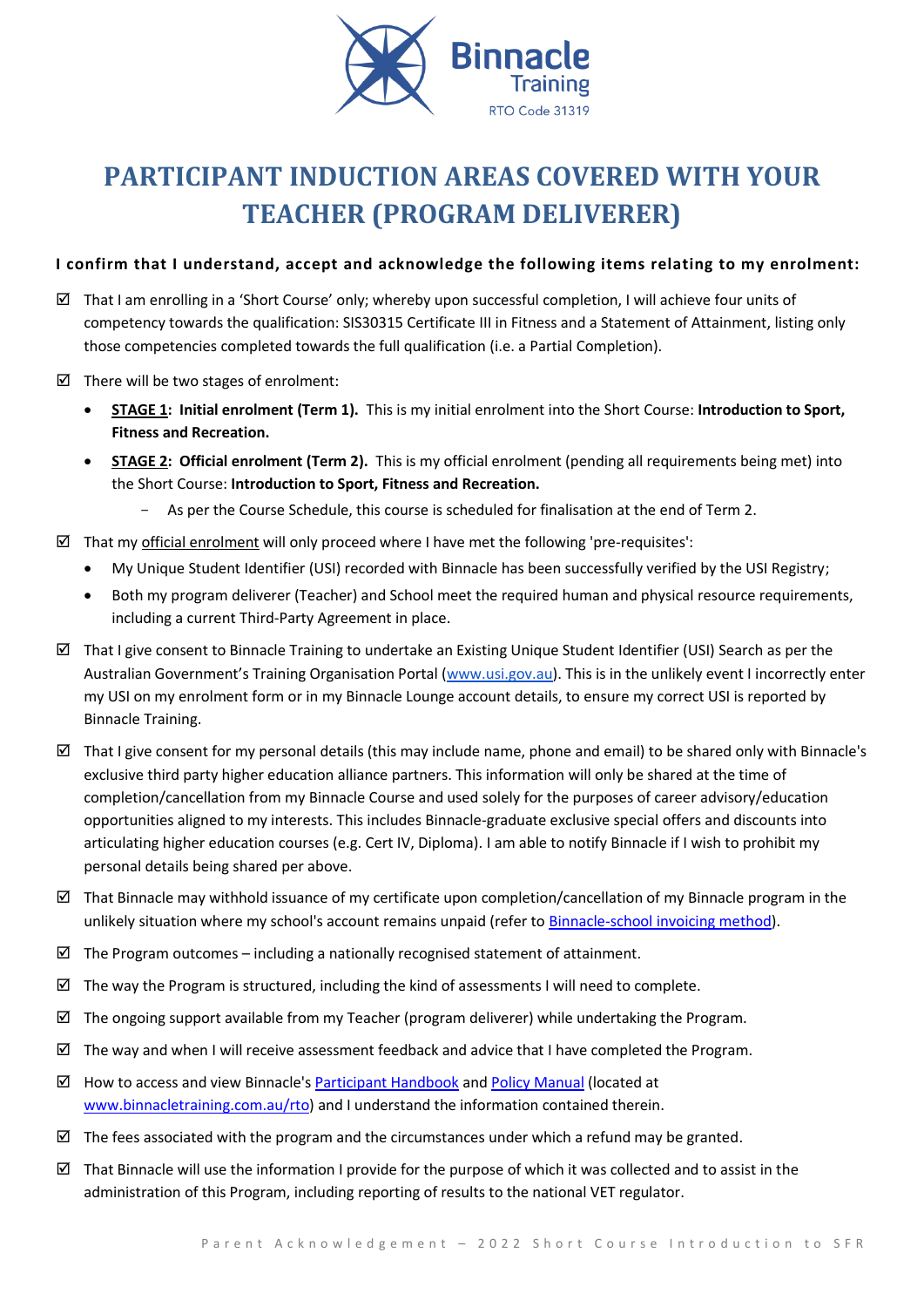

- $\boxtimes$  That I consent to the potential use of my image for marketing purposes (e.g. website, brochures, social media). I acknowledge Binnacle will always endeavour to contact me (via my program deliverer) to re-confirm my acceptance prior to publishing.
- $\boxtimes$  That I can access my own records provided to Binnacle at any time by contacting Binnacle administration.
- $\boxtimes$  That I am responsible for any personal injuries sustained during the program.
- $\boxtimes$  That I am able to apply (by notifying my teacher) for Recognition of Prior Learning (RPL) if I feel I already demonstrate competence in one or more areas within this program.
- That if I enter a course that has already commenced, I may not have the opportunity to complete the full short course and may only receive a Statement of Attainment for the competencies achieved.

# **PRIVACY NOTICE**

#### **Why we collect your personal information**

As a Registered Training Organisation (RTO), we collect your personal information so we can process and manage your enrolment in a Vocational Education and Training (VET) course with us.

#### **How we use your personal information**

We use your personal information to enable us to deliver VET courses to you, and otherwise, as needed, to comply with our obligations as an RTO.

# **How we disclose your personal information**

We are required by law (under the *National Vocational Education and Training Regulator Act 2011* (Cth) (NVETR Act)) to disclose the personal information we collect about you to the National VET Data Collection kept by the National Centre for Vocational Education Research Ltd (NCVER). The NCVER is responsible for collecting, managing, analysing and communicating research and statistics about the Australian VET sector.

We are also authorised by law (under the NVETR Act) to disclose your personal information to the relevant state or territory training authority.

# **How the NCVER and other bodies handle your personal information**

The NCVER will collect, hold, use and disclose your personal information in accordance with the law, including the *Privacy Act 1988* (Cth) (Privacy Act) and the NVETR Act. Your personal information may be used and disclosed by NCVER for purposes that include populating authenticated VET transcripts; administration of VET; facilitation of statistics and research relating to education, including surveys and data linkage; and understanding the VET market.

The NCVER is authorised to disclose information to the Australian Government Department of Education, Skills and Employment (DESE), Commonwealth authorities, State and Territory authorities (other than registered training organisations) that deal with matters relating to VET and VET regulators for the purposes of those bodies, including to enable:

- administration of VET, including program administration, regulation, monitoring and evaluation;
- facilitation of statistics and research relating to education, including surveys and data linkage; and
- understanding how the VET market operates, for policy, workforce planning and consumer information.

The NCVER may also disclose personal information to persons engaged by NCVER to conduct research on NCVER's behalf.

The NCVER does not intend to disclose your personal information to any overseas recipients.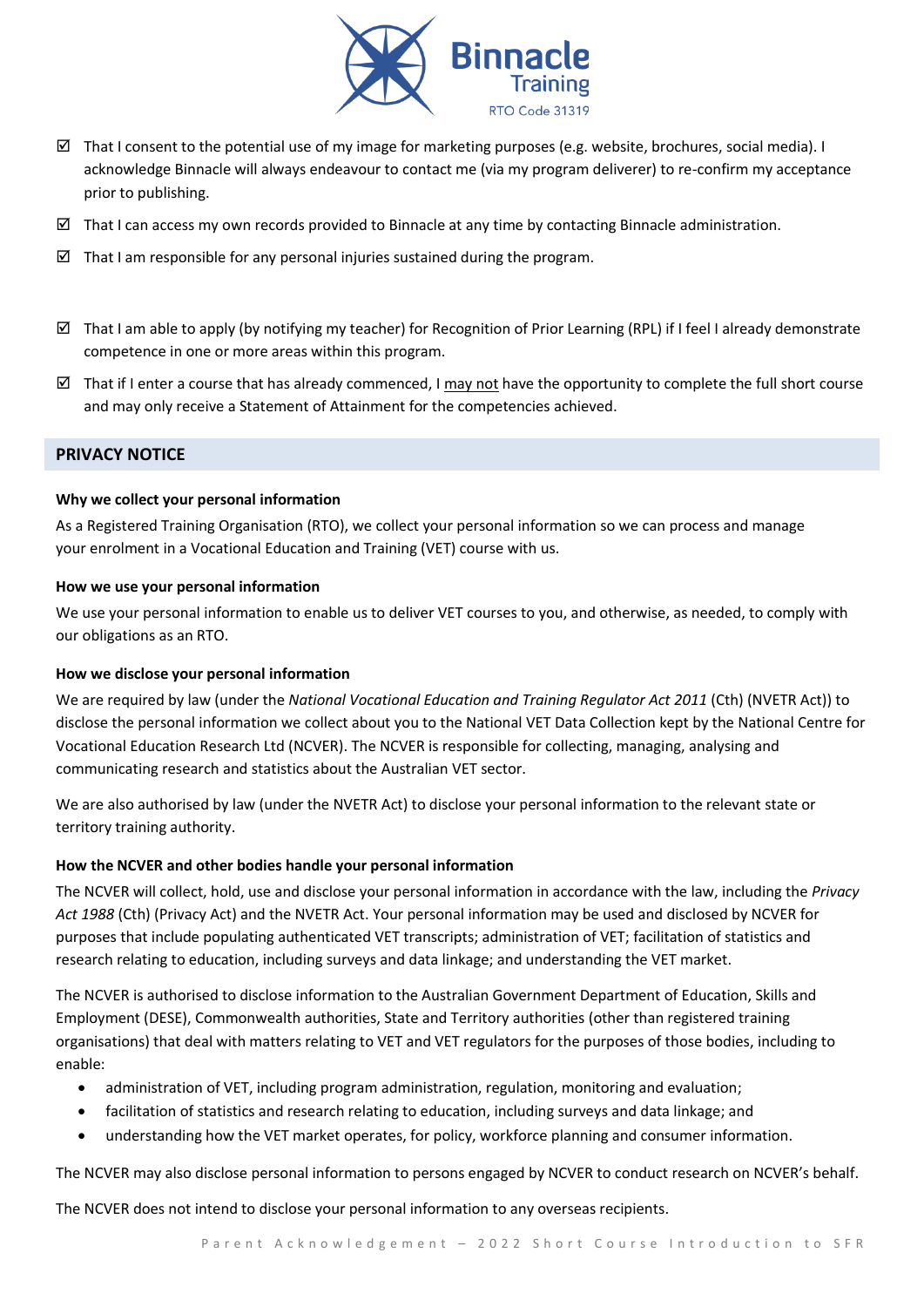

For more information about how the NCVER will handle your personal information please refer to the NCVER's Privacy Policy at [www.ncver.edu.au/privacy.](http://www.ncver.edu.au/privacy)

If you would like to seek access to or correct your information, in the first instance, please contact your RTO using the contact details listed below.

DESE is authorised by law, including the Privacy Act and the NVETR Act, to collect, use and disclose your personal information to fulfil specified functions and activities. For more information about how the DESE will handle your personal information, please refer to the DESE VET Privacy Notice at [https://www.dese.gov.au/national-vet-data/vet-privacy](https://www.dese.gov.au/national-vet-data/vet-privacy-notice)[notice.](https://www.dese.gov.au/national-vet-data/vet-privacy-notice)

#### **Surveys**

You may receive a student survey which may be run by a government department or an NCVER employee, agent, thirdparty contractor or another authorised agency. Please note you may opt out of the survey at the time of being contacted.

#### **Contact information**

At any time, you may contact Binnacle Training to:

- request access to your personal information;
- correct your personal information;
- make a complaint about how your personal information has been handled; and
- ask a question about this Privacy Notice.

#### **BINNACLE TRAINING CONTACT DETAILS**

Email: [admin@binnacletraining.com.au](mailto:admin@binnacletraining.com.au)

Phone: 1300 303 715

To access Binnacle Training's Privacy Policy – Website visit [www.binnacletraining.com.au/privacy](http://www.binnacletraining.com.au/privacy)

To access Binnacle Training's Privacy and Personal Information Policy - visit <http://www.binnacletraining.com.au/rto> (Select: Policy Manual)

# **SERVICE AGREEMENT**

# **Responsibilities of Binnacle, as the Registered Training Organisation (RTO):**

- $\boxtimes$  Provide training that responds to the learning needs of all students and is relevant to the training program.
- $\boxtimes$  Provide assessment that is flexible and fair, which meets the assessment criteria of the national training package.
- $\boxtimes$  Identify and provide language, literacy and numeracy support to students as required.
- $\boxtimes$  Recognise qualifications and statements of attainment that a student may present that has been issued by another RTO.
- $\boxtimes$  Provide all training and assessment once a student enrols and commences in their training program. See Participant [Handbook](http://www.binnacletraining.com.au/rto.php) for further details.
- $\boxtimes$  Consult with students and employers to gauge their satisfaction with services.
- $\boxtimes$  Uphold our fees and refund policy and all other policies and procedures as outlined in the Binnacle [Policy Manual.](http://www.binnacletraining.com.au/rto.php)